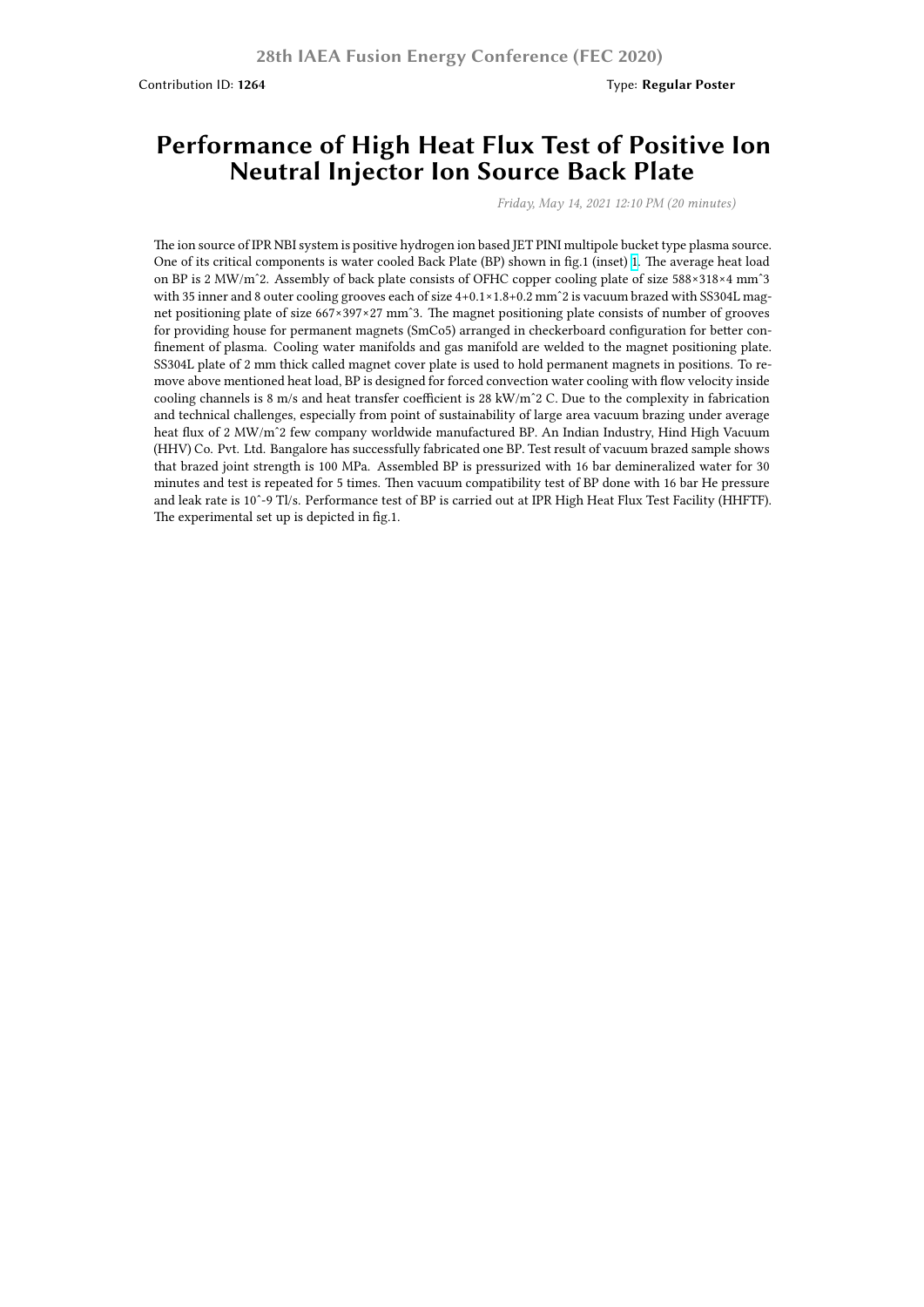

Figure 1: Fig.1: Experimental setup of high heat flux test of back plate

Back plate is hold vertically with fixture inside D chamber maintained at base pressure of 2.4 × 10-4 mbar. Electron Beams (EB) of pulse length 458 sec is scanned on copper cooling plate surface of size 200× 400 mmˆ2 (shown in inset in fig.1). The deposited EB power is 200 kW at 45 kV. This gives uniform power load of 2.5 MW/mˆ2 on the surface of cooling plate. 60 LPM demineralized inlet water at 35 C is supplied to the cooling plate through manifolds at 8.2 bar inlet pressure and flows from right to left shown by arrow in fig. 2(a).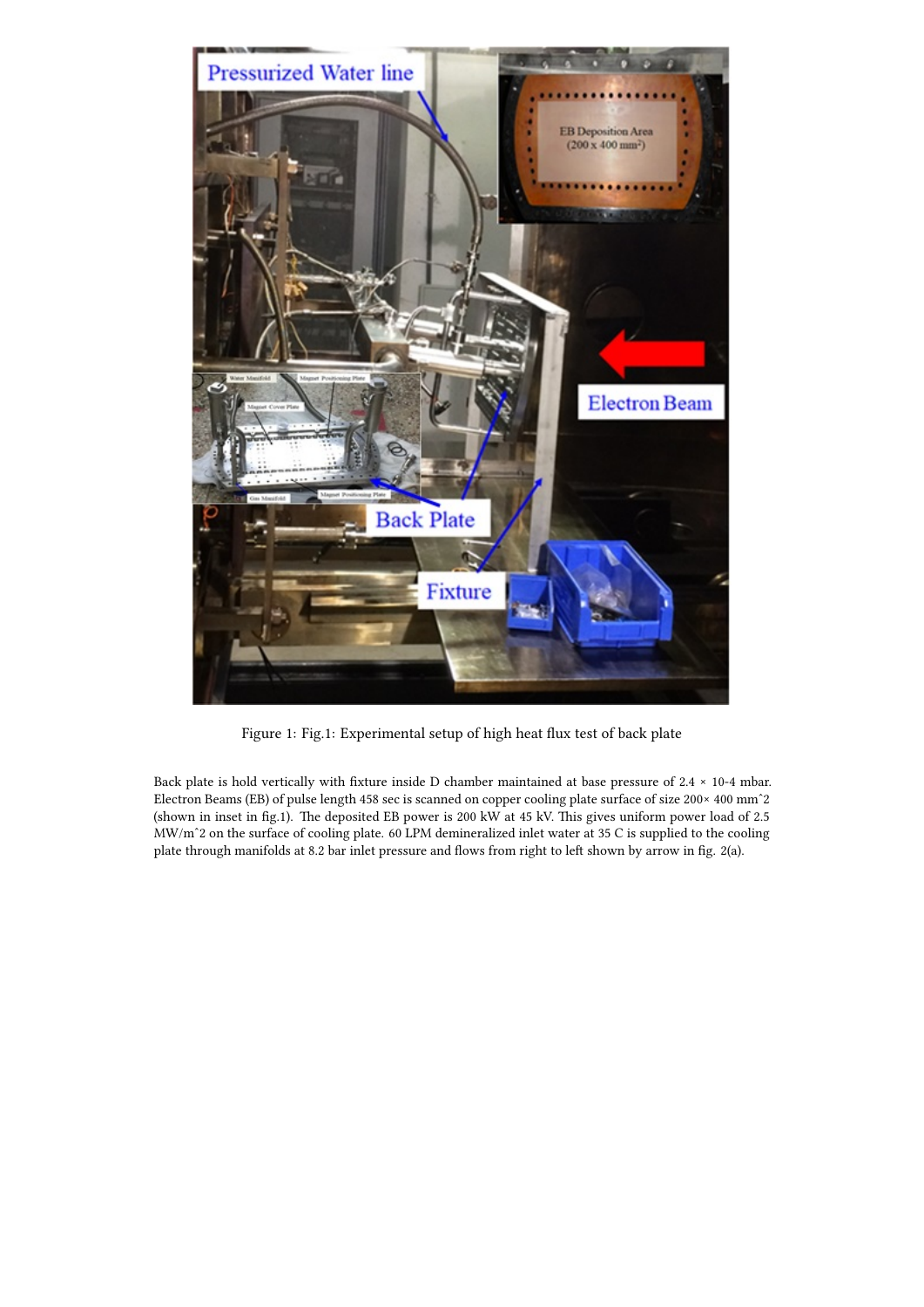

Figure 2: Fig.2: IR image (a), mean surface temperature of cooling plate (b) and bulk water temperature rise (c) during long pulse (458 s) HHFT with scanned EB beam of 2.5 MW/mˆ2.

Surface temperature of the copper cooling plate is measured by IR camera shown in fig. 2(a). The IR image of the plate shows cooler temperature region at the middle region (shown in dark shade) and hotter region near edge where feed-through holes are present. It can also be seen that middle of RHS temperature is less in comparison to other region. These distinct temperature regions are due to the fact that water at 35 C is entered through inlet manifold connected to middle of RHS common manifold (not shown) and distributed in 35 cooling channels and flows towards LHS. Due to hydraulic friction cooler water flows into middle cooling channels w.r.t. edge cooling channels. This water flow difference makes cool temperature region in comparison to edge and confirm the IR observation. The steady copper surface temperature (Ts) is 134 C shown in fig. 2(b). Bulk water temperature rise is 40 C shown in fig. 2(c). Experimental chamber pressure during experiment remains constant and no water leakage from BP is observed. After completion of high heat flux test, back plate is taken out from EB chamber and water is removed. Then copper cooling plate is heated to 50oC by hot blower and purged with dry air for complete removal of water from cooling channels. Then leak test is done and result shows the leak rate is 1.1×10ˆ-8 T-l/s. This high heat flux experiment established reliability